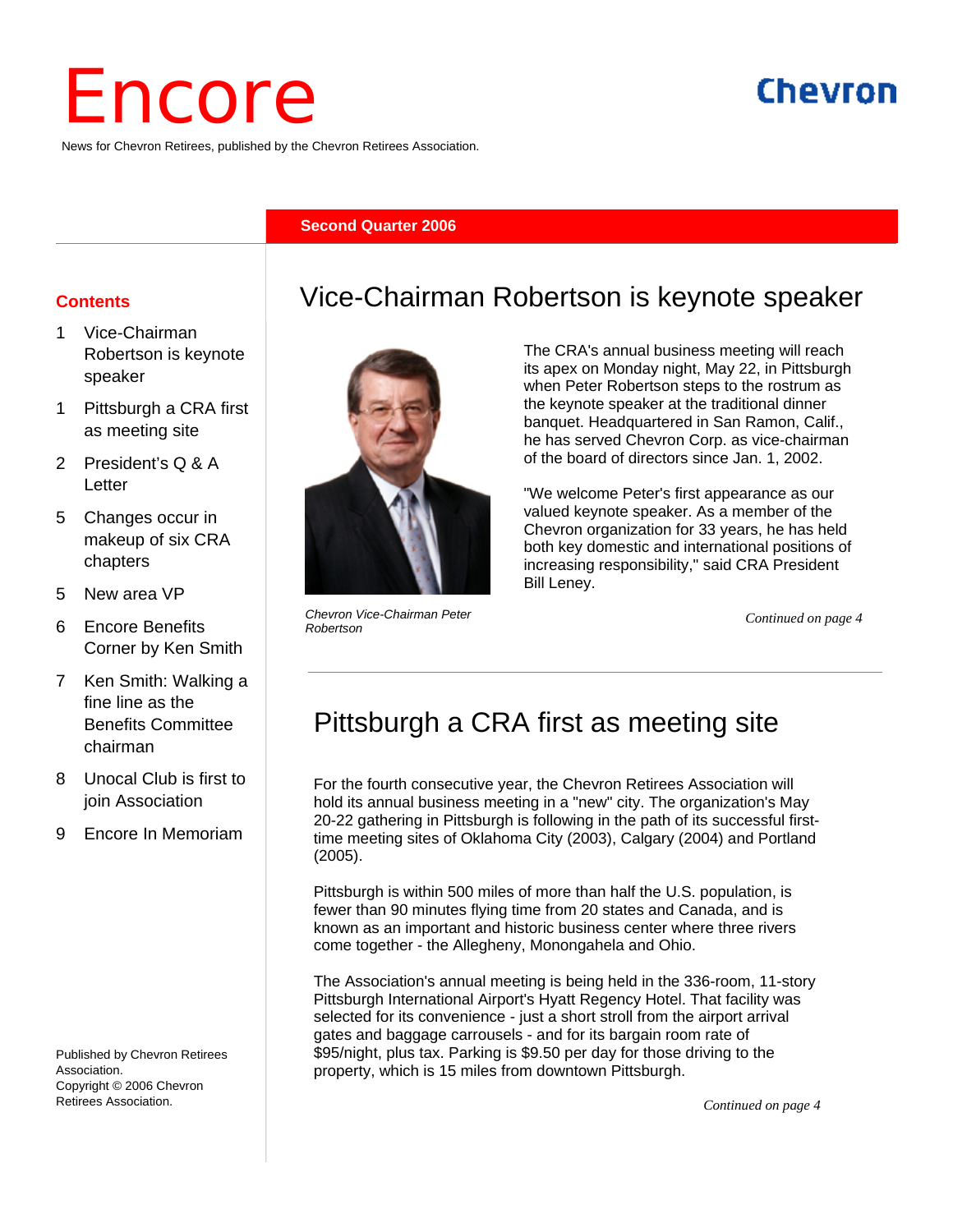This year the Annual Meeting will include workshops designed to help chapter presidents - who are the most important wheels in the CRA machinery - with two of their most difficult tasks.

## President's Q & A Letter **10 things you should know about the Association's Annual Meeting**

QUESTION: What is the purpose of the Annual Meeting?

ANSWER: The Annual Meeting serves a number of functions. It permits CRA delegates to direct how the Association will operate in each fiscal year. Annual issues include electing the CRA President for a one-year term, approving the CRA budget, sanctioning particular CRA activities such as membership solicitation funding and passing resolutions to be used in benefits discussions with Chevron management.

It enables delegates to hear directly from Chevron management about the projected future of benefits programs, corporation activities that include successes and problems, and company/industry advocacy involvement. Delegates also are able to interact with corporate management through their questions and comments.



*President Bill Leney and wife, Jackie* 

It encourages the introduction of new ideas. This year the Annual Meeting will include workshops designed to help chapter presidents - who are the most important wheels in the CRA machinery with two of their most difficult tasks. These are membership and chapter newsletter preparation.

It permits chapter presidents to interact with each other and with officers for the purpose of discussing similar problems and possible solutions.

It allows time for delegates to bring up problems, concerns and ideas they feel would help their chapters and members. In this way, it reinforces two-way communication between delegates.

QUESTION: Why does it take two days to conduct the CRA's business agenda?

ANSWER: The Annual Meeting business sessions for all delegates take one and a half days while a two-hour Executive Meeting for officers is conducted after lunch on the second day. Meeting time at the business sessions for all is precious because of the number of topics and the discussions of each. Reports from the officers and seven committee chairs are abbreviated and hit only the highlights of their reports. Many items need to be approved by vote. Open time to discuss individual concerns of 120 delegates can be time consuming. Discussions of Retiree Benefits and Public Affairs by Chevron representatives usually take a quarter of a day and are extremely important to the delegates - and to all Association members. The open time of the business sessions is required to fully address any topics of concern.

QUESTION: Name some accomplishments of past Annual Meetings.

ANSWER: Annual Meeting accomplishments and its purpose are closely entwined. Chapter presidents and officers take from the meeting a better understanding of their roles and obligations to the CRA members. At the same time, they contribute to the collective intellect of what must be done to enhance the welfare of all our retiree members. As with most things in life, what delegates gain from this experience is proportional to what they put into it. While their spouses enjoy the opportunity of city tours and meals - for which each pays her or his full share - the delegates devote their time to working very hard.

QUESTION: Who attends the Annual Meeting from the Association?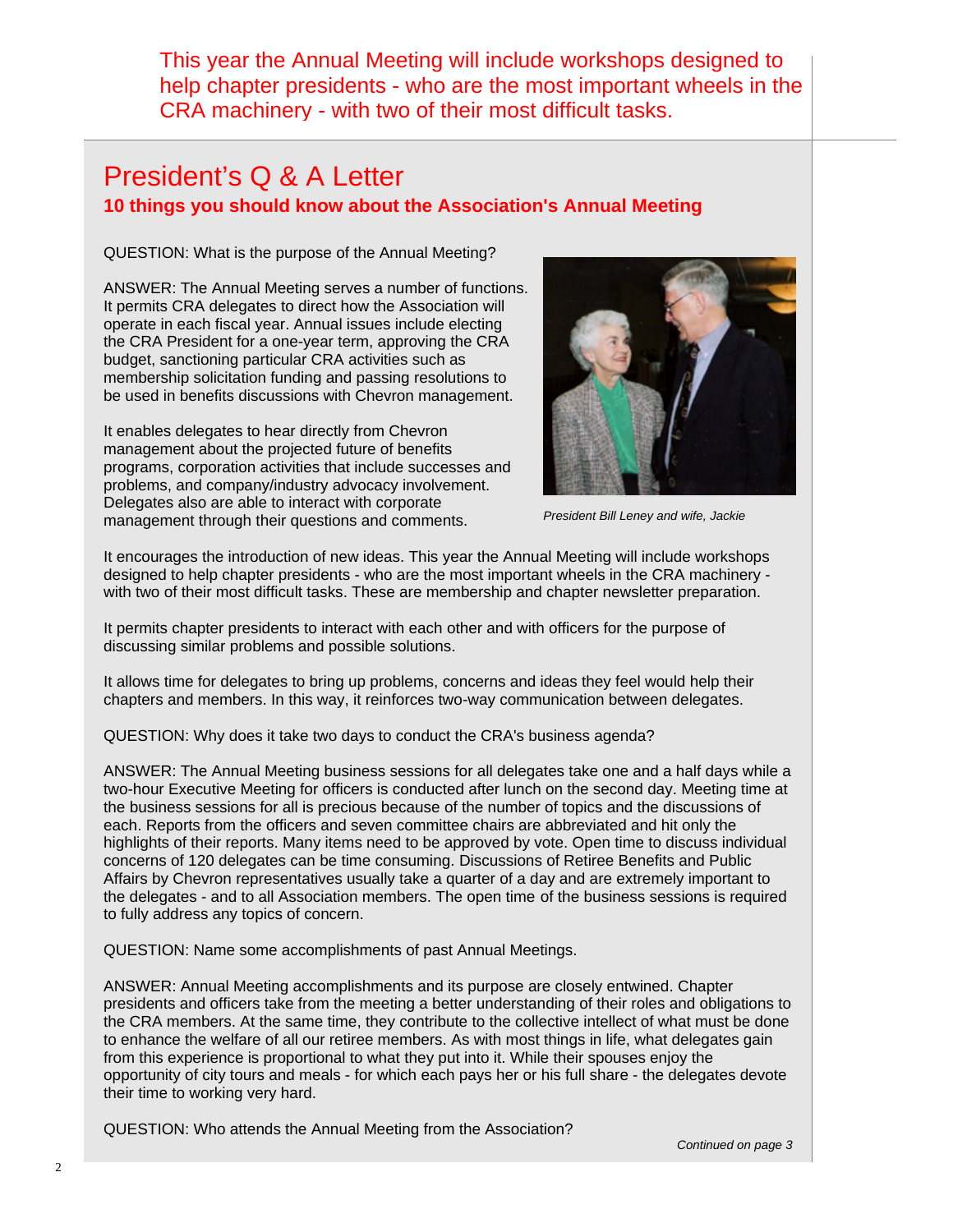ANSWER: The Association officers, including the president, secretary and treasurer; all 12 area vice presidents, seven committee chairs and past Association presidents. All chapter presidents, about 100, are invited.

QUESTION: Who attends the Annual Meeting from Chevron?

ANSWER: Chevron CEO Dave O'Reilly has attended four of our last six meetings, including last May in Portland, Ore. He is unable to be at this year's meeting in Pittsburgh so he will be represented by Vice-Chairman Peter Robertson. Usually, the Chevron U.S. Retirees Benefits manager attends or sends a representative. Policy, Government and Public Affairs also sends someone to represent their field of expertise and present the Public Service Awards. At some past meetings, other corporate staffers have attended and provided us with important information on a particularly hot topic.

QUESTION: Why must Annual Meetings be held in a different site each year?

ANSWER: Producing an Annual Meeting is considerable work for the local area and chapters. It would be unfair to require the same people to do it every year. Additionally, rotating it to different locales enables all our geographic areas in the U.S. and Canada to present their local pride to Association delegates.

Important, too, is that for a number of meetings we've used a planning consultant. His costs to the CRA are minimal and his income comes from the travel agent commission paid by the hotels. Because his company arranges hundreds of meetings around the country, he can obtain hotel discounts for us. It is doubtful we could significantly reduce our costs by holding our meeting in the same location each year.

QUESTION: Does Chevron help underwrite the Annual Meeting cost?

ANSWER: The company significantly helps underwrite the CRA's operating costs in total through a yearly contribution equivalent to \$7 per paid member. It also provides a \$50,000 annual grant for communications. Chevron's direct Annual Meeting contribution is a \$6,000 payment to help defray the cost of the Monday dinner on the meeting's final night.

QUESTION: What percent of the CRA budget is spent on the Annual Meeting?

ANSWER: Approximately half.

QUESTION: Why does the Nominating Committee place only one presidential candidate up for election at the Annual Meeting instead of two?

ANSWER: The Nominating Committee consists of members from an almost continent-wide area to create geographic diversity by rule. After considering all the potential presidential candidates, the committee votes and selects one it recommends. A resolution to have two candidates was defeated by Annual Meeting delegates several years ago because of a concern that selecting two candidates might be divisive. However, if a person or a group wants to run a member for president in competition with the Nominating Committee candidate, there are provisions in the CRA policies and procedures that permit it.

QUESTION: What award recipients are traditionally honored at Annual Meetings?

ANSWER: Public Service Awards to individuals and/or chapters are given to those selected by the Chevron Public Affairs people for outstanding public service to the community. In addition, the President's Award may be given to a person who has made a major contribution to the CRA. The latter award is not given every year.

-- William H. Leney 2115 Red Oak Place, Danville, CA 94506.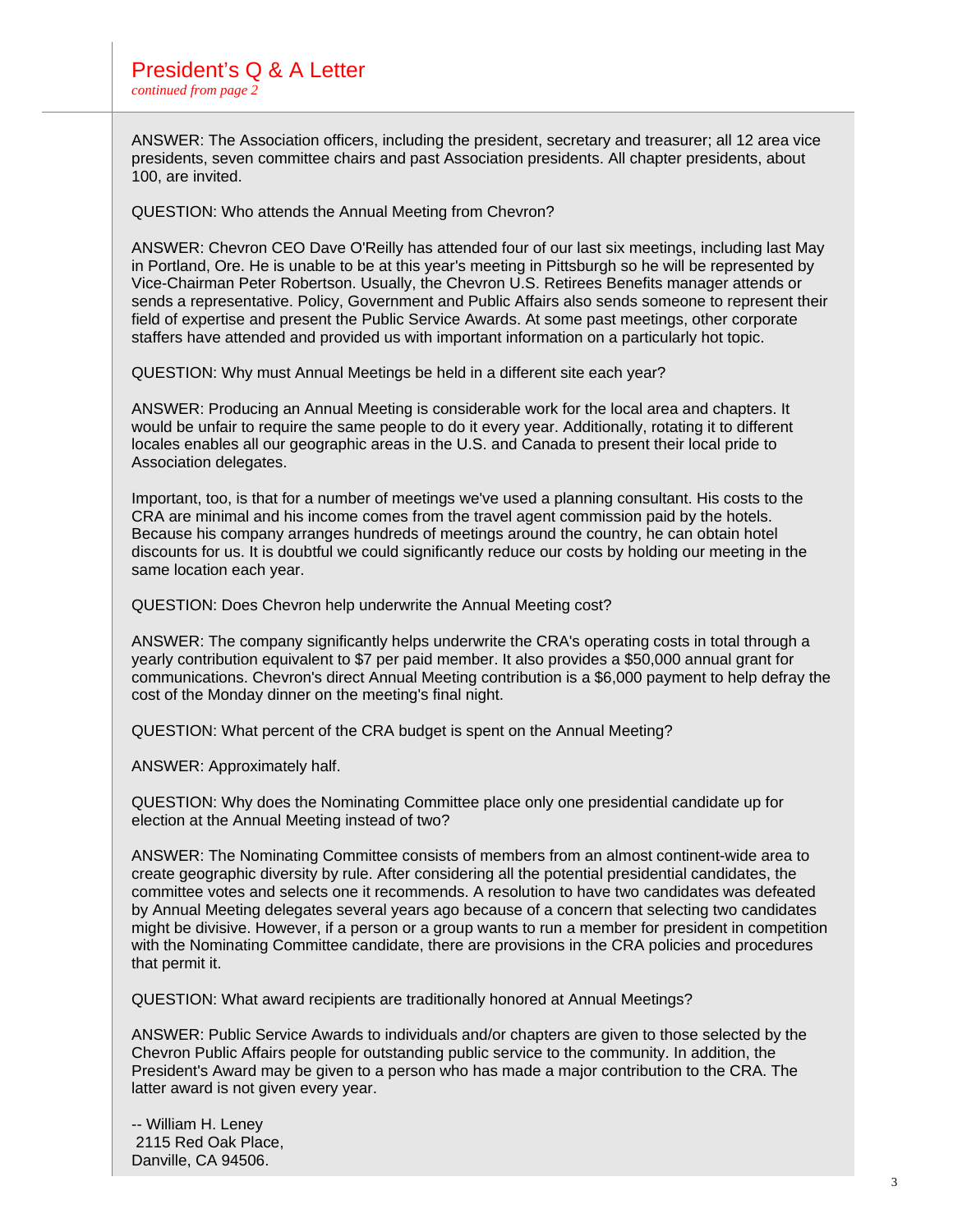#### Vice-Chairman Robertson is keynote speaker

*continued from page 1*

Robertson's direct responsibility since Jan. 1, 2005 has included strategic planning; Policy, Government and Public Affairs; and Human Resources. He also collaborates closely with Chairman Dave O'Reilly in overseeing the strategies and operations of the company. From Jan. 1, 2002, until Dec. 31, 2004, Robertson was responsible for directing the company's worldwide Exploration, Production and Global Gas businesses.

Among Robertson's prior positions since joining Chevron in 1973:

- Comptroller for Chevron Oil Europe in London
- Vice president of Finance for Chevron U.S.A.;
- President of Warren Petroleum Co.:
- President of Chevron U.S.A.;
- A vice president of Chevron Corp., responsible for Chevron's North America Exploration and Production operations; and
- President of Chevron Overseas Petroleum Inc., responsible for directing Chevron's Oil Exploration and Production activities around the world.

He is a native of Edinburgh, Scotland. His degrees include a bachelor's in mechanical engineering at Edinburgh University and a master's in business administration from Wharton School at University of Pennsylvania, which he attended as a Thouron Scholar.

### Pittsburgh a CRA first as annual business meeting site

*continued from page 1*



*E. Kevin Ryan is Host Area VP of the Pittsburgh annual meeting.* 

Delegates - comprised of the Association's president, treasurer and secretary, 12 area vice presidents, chapter presidents, past Association presidents and the chairs of seven standing committees -- will get together in the important business sessions on Sunday and Monday.

They'll hear, discuss and vote on reports from the committee chairs, share and debate views of other CRA issues of importance in open discussion periods, and elect a president for the one-year 2006-07 term. They'll also listen to preliminary descriptions of annual meetings planned for San Francisco (2007) and Louisville (2008), and projected for Las Vegas (2009).

Of equal importance at the business sessions will be presentations by guests from Chevron, who will update attendees on such key programs as Retiree Benefits and Public Affairs.

A concluding highlight of the Pittsburgh business conference will be a Monday night dinner banquet, with Chevron Vice-Chairman Peter Robertson doing the honors as the keynote speaker. An

added bonus is that the recipients of the annual Company- sponsored Chevron Public Service Awards will be recognized that evening. More than 200 CRA delegates, Chevron invitees and guests traditionally attend the closing banquet.

E. Kevin Ryan of Ridgefield, Ct., the North Atlantic Seaboard vice president, is the Host Area VP for this year's annual meeting. Also, Rose Marie Ritter, Verona, Pa., past president of the Gulf Research Center Annuitants Association Chapter, is the Host Committee Chair.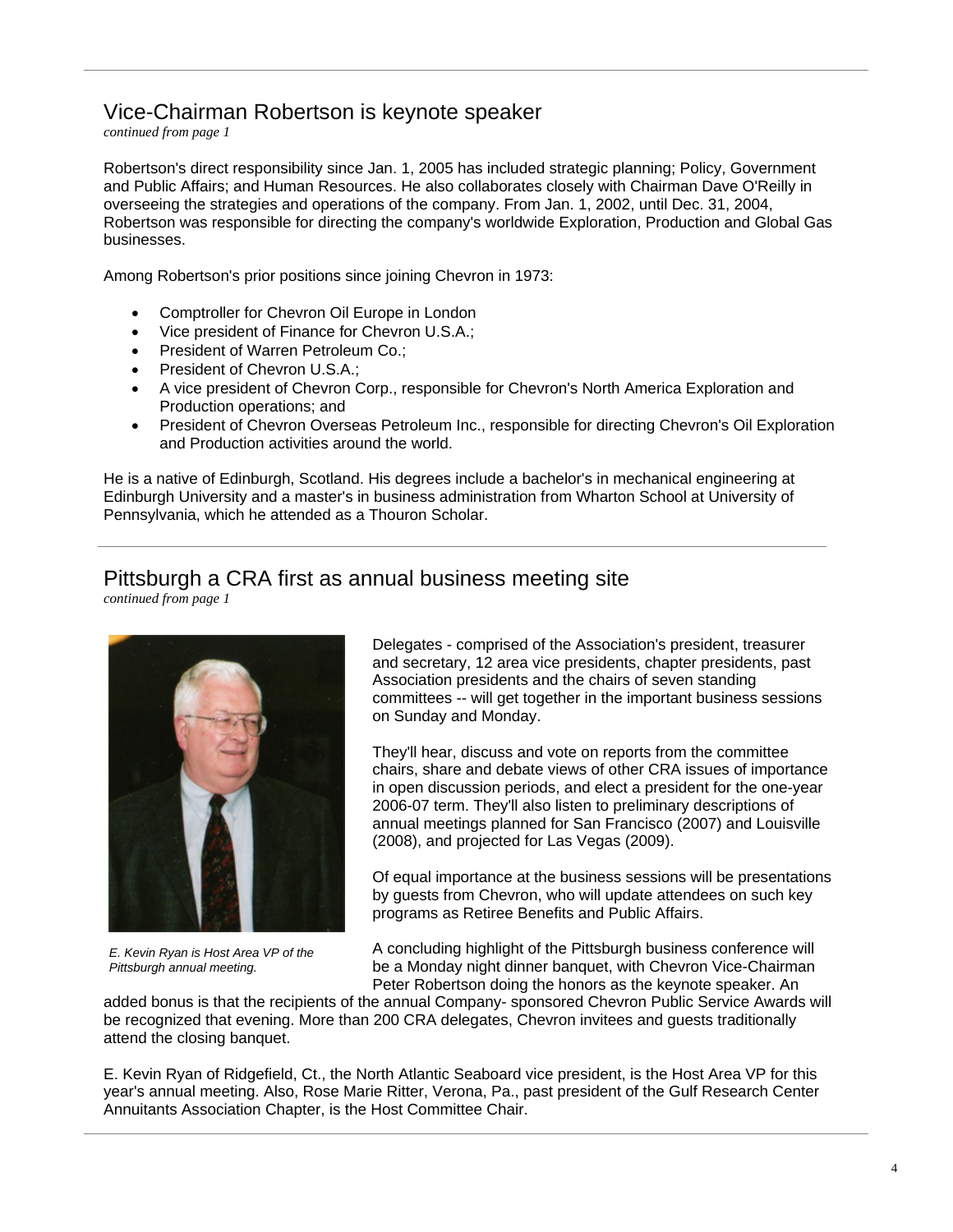## Changes occur in makeup of six CRA chapters

The Association's chapter count is now 100. That's due to a Colorado merger, the first Unocal group to join the CRA and the closing of five chapters.

On Jan. 1, as planned, the Colorado Hi Country and Mile Hi Texaco chapters merged into one. Its new name is the Mile Hi Chevron Texaco Chapter and its board members are Phil Monticello, president; Fred Kluppel, first vice president; Fred Sarrafian, vice president of activities; Jeanette Newville, treasurer; and Roberta Christensen, secretary.

The organization's newest chapter is the Union Oil Alumni Club of Southern California (see article Page 8).

Elsewhere, two chapters in the South Atlantic Seaboard Area have closed. Area Vice President George Powell of Temple Terrace, Fla., explained, "The Tidewater Virginia Retirees Chapter is no longer a member because it never paid its Association dues and its president never attended an annual meeting. As for The ChevronTexaco Golf Capital Retirees Chapter in Pinehurst, North Carolina, its president Robert Stricker said it was time to close it down when only seven members signed up for the Christmas dinner."

Gone, too, is the Texaco Beacon Retirees Chapter in Poughkeepsie, N.Y. The reason, according to E. Kevin Ryan, the North Atlantic Seaboard Area vice president in Ridgefield, Ct., "is the chapter did not see the value of further participation in the Association. Its membership exceeds 100."

The Spokane Chapter has closed its doors for two reasons: "Dwindling membership and when president Gary Williamson stepped down, nobody was willing to take his place or take over the role of vice president." That's the report of Daryl Brennick of Lynden, Wash., area vice president for the Northwest US/Alaska. He added, "When a small chapter like Spokane, with under 20 members, is holding only two meetings a year it's a pretty good indication that the body is weak."

Bye bye also is the Victoria Chapter in South Texas. Charlie Rhoads of Houston, area vice president for South Texas, said, "We had no choice. Three years ago this chapter had 40 members but has been in decline ever since. Also, Victoria has not being paying its dues, attending the area meetings or returning phone calls. My goal is to try and convince some of Victoria's former members to join the Association's Unaffiliated Chapter."

## New area VP

Sy Yuan of San Rafael, Calif., has been appointed the new area vice president for Northern California/Hawaii by Association President Bill Leney. He succeeds Neal Hildebrand of Moraga, Calif., who resigned the post.

Yuan served the previous six years as an officer of the Marin Chapter, the last two as president. He takes over responsibility of a geographic region that has one of the Association's largest memberships, with 13 chapters in California, Nevada and Hawaii.

He also keeps active in the community as a member of the Commonwealth Club and World Affairs Council in San Francisco, and twice a year visits his native city of Shanghai, China.

Yuan served a collective 36 years in various roles for Chevron Research, Chevron Chemical and Chevron Overseas Petroleum before retiring in 1992 as regional manager, Technology Marketing, in Richmond, Calif.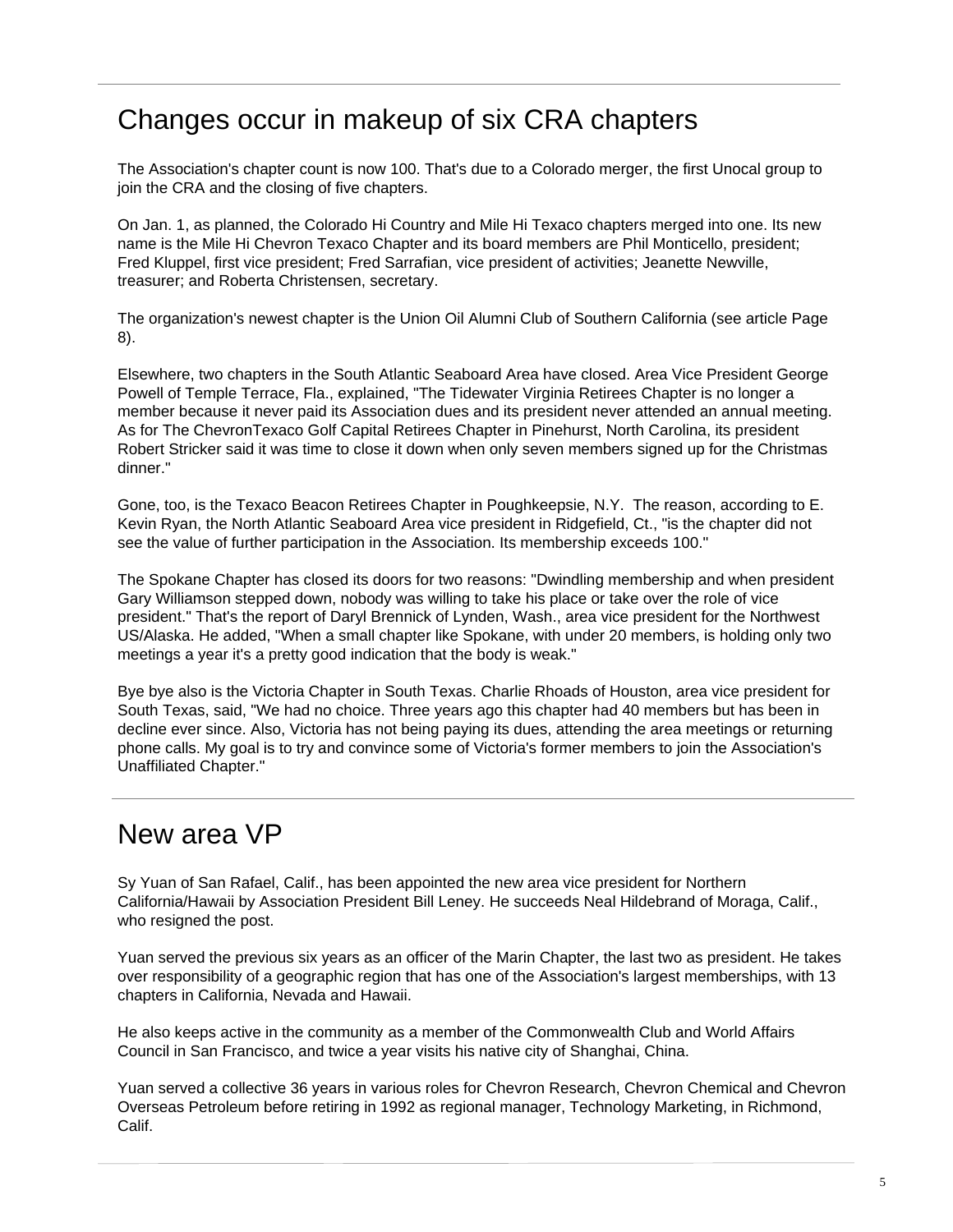### Encore Benefits Corner by Ken Smith, CRA's Benefits Chairperson *Focusing on the new "Booklet" plus deductibles, foreign travel coverage*

By now, all of you should have received the CRA's helpful new booklet, "What Your Survivors Will Need to Know." Having recently lost my father, I cannot begin to tell you the importance of having all necessary financial and personal data in one convenient place in a concise and understandable format. Death is never an easy thing to deal with but it often occurs at the most unexpected time. Preparing well in advance for it can make dealing with any loss somewhat easier for our survivors.

This booklet is not intended to replace similar instruments you already may have prepared. Nor is it intended to be a replacement for consulting with your lawyer, accountant or financial advisor. It is simply a handy guide to ensure that each of us has documented the things that are important to us and to our survivors. However, if you have not yet created and documented the information called for in the booklet, please do so without delay.

The arrival of the New Year means - for those enrolled in the Chevron Medical Plan, Chevron Medicare Plus Plan or Chevron Senior Care Plan - that we must deal with a new year of deductibles with regard to both prescriptions and health care. For retirees who are enrolled in one of these plans and use the mail order prescription drug service (administered by MEDCO), this is a reminder that there is NO annual deductible incurred when ordering drugs through the mail. Deductibles are only incurred when prescriptions are ordered through a local pharmacy. If you are enrolled in an HMO, using mail order for your maintenance drugs can also result in significant savings.

And, while we are talking about savings, don't forget that - for non-Medicare eligible retirees under the Chevron plans listed above - the allowable payment for annual preventive care has been increased for 2006 from \$300 to \$500. In addition, there is no copay associated with this benefit. (Note: this benefit is not applicable to Medicare eligible retirees).

So if YOU are eligible, make sure to take advantage of this very valuable benefit. Also, be certain the doctor specifies in his/her coding to the insurance company that the services and associated lab work are preventive care in nature. Most errors in billing by insurance companies are due to miscoding by physicians - not mistakes on the part of our health plan vendors.

Finally, I want to address those of our retiree population who enjoy traveling outside the United States. Foreign travel is one of many pastimes enjoyed by an increasing number of our retirees.

In the past few months, I've had inquiries regarding what kind of health care benefits are available both in emergency and non-emergency services - while traveling in foreign lands. Depending on your specific health care plan, those services may vary from emergency-only to coverage for nonemergency at the out-of-network rate.

Therefore, before leaving the USA, the wise thing for traveling retirees is to review your specific health plan so you're fully aware of what is and what isn't covered. And remember to take all necessary medical documentation when traveling, including a list of prescriptions as well as the names and phone numbers of your physician and other health care providers.

Don't forget, too, that if you have an issue or a problem that you haven't been able to resolve, feel free to contact me from wherever you live at kennethsmiith@aol.com. Recently, I have had inquiries from outside the U.S., including Europe, Brazil and Australia. It's great to know that our Encore newsletter is being read in such faroff places. Here's wishing you a safe, healthy and prosperous 2006.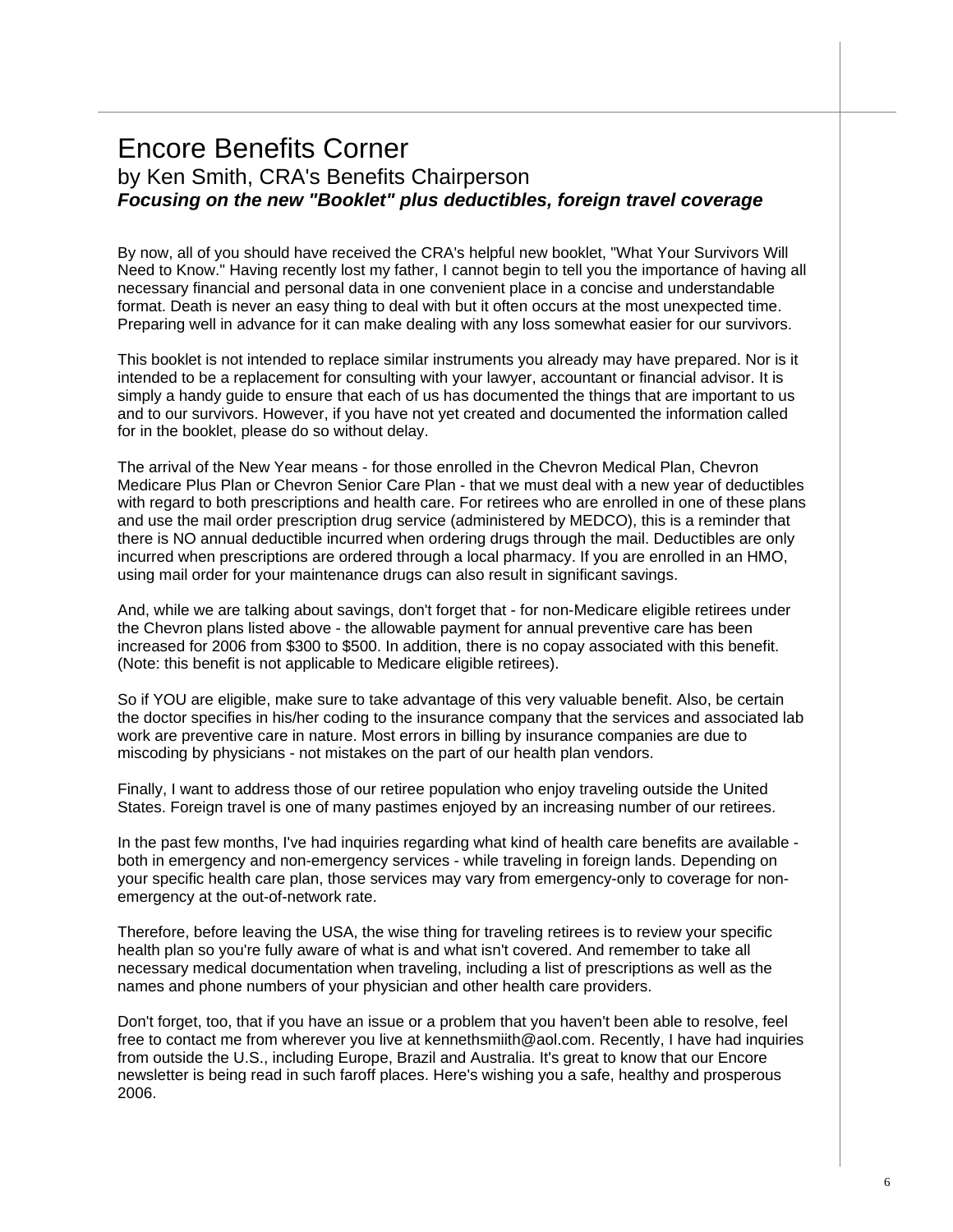# Ken Smith: Walking a fine line as the Benefits Committee chairman

There is no mention in Kenneth G. Smith's impressive biography of any published writings. He spent his entire professional career with Texaco, joining that company as a geologist in Louisiana in 1971 and retiring in 1999 as a senior vice president for New Business Development, Texaco Global Gas and Power, in Houston.

Yet members of the Chevron Retirees Association have become avid followers of Ken because of the informative, easy-to-read quarterly column he writes for the Encore newsletter. His "Benefits Corner" articles, also published in many chapter newsletters, not only deal with today's hottest retiree medical coverage subjects but they do so in a language that everyone can understand. And, if retirees and surviving spouses have a question about any article, Ken welcomes their input.



*Ken Smith* 

Some ideas for the column come from Association members - via e-mail, posted letters or phone calls. Still others are in response to meetings he has with the Benefits staff at Chevron Corporation in his role as chairman of the Association's Benefits Committee.

"The Benefits issues that concern most retirees are usually cyclical in nature," says Ken. "Some significant examples are the Medicare Plan D thing, third-party providers, monetary increases in premiums and, of late, merging the Unocal programs into the fold."

He does all his work in a study in the house he built in the Denver suburb of Parker, Colo. The office includes a new, faster, large capacity dial-up computer, two phone lines, fax, a desk, chair and four built-in legal-sized files, with two drawers exclusively devoted to Chevron.

He says, "The majority of phone calls and e-mails emanate from where we have our largest retiree populations, such as California and Texas. But I've also received calls on Benefits matters from as far away as Ireland and have gotten e-mails from retirees in Australia and Brazil who have read my column in Encore. Many Association people who contact me are chapter presidents and area vice presidents who are inquiring about issues on behalf of their members. The breakdown in inquiries comes 75 percent from retirees and 25 percent from surviving spouses.

"Occasionally there's a tremendous amount of communication and/or misunderstanding flying around on an important subject that may require my prompt attention with retiree officers and Chevron Benefits management. And there have been times when I've received a phenomenal amount of e-mail. When those things happen, my wife casually says, 'Are you sure this is just a volunteer job?' Under normal conditions, however, I spend a couple of hours each morning on Chevron Benefits matters."

Because of a growing demand for his Benefits expertise, Ken has been asked to speak this fall at chapter luncheons in Phoenix and Kansas City. A trip to speak to the Reno Chapter is in the works for next spring. Expense-wise, these will be quickie one-day roundtrips via air. Requiring substantially more time are regular scheduled business meetings with Chevron Benefits in California plus presentations he makes at the Association's midyear meeting in the San Francisco Bay Area and at the annual meeting, scheduled for mid-May in Pittsburgh.

What's his most challenging role as Benefits chair?

He responds, "It's to walk that fine line in keeping a close, meaningful relationship with the company's Benefits staff and, at the same time, being a good ombudsman for the Association. Fortunately, the Company has a very talented, qualified and responsive group of Human Resources people, most especially Claudia Polidori.

"In my middle-of-the road position I must take into consideration the structure and position of the Company on Benefits while at the same time managing a balanced approach for the retirees. It's important, too, that Association members understand the issues that the Company has in regards to retiree Benefits. It's a fine line that must be accepted by both sides."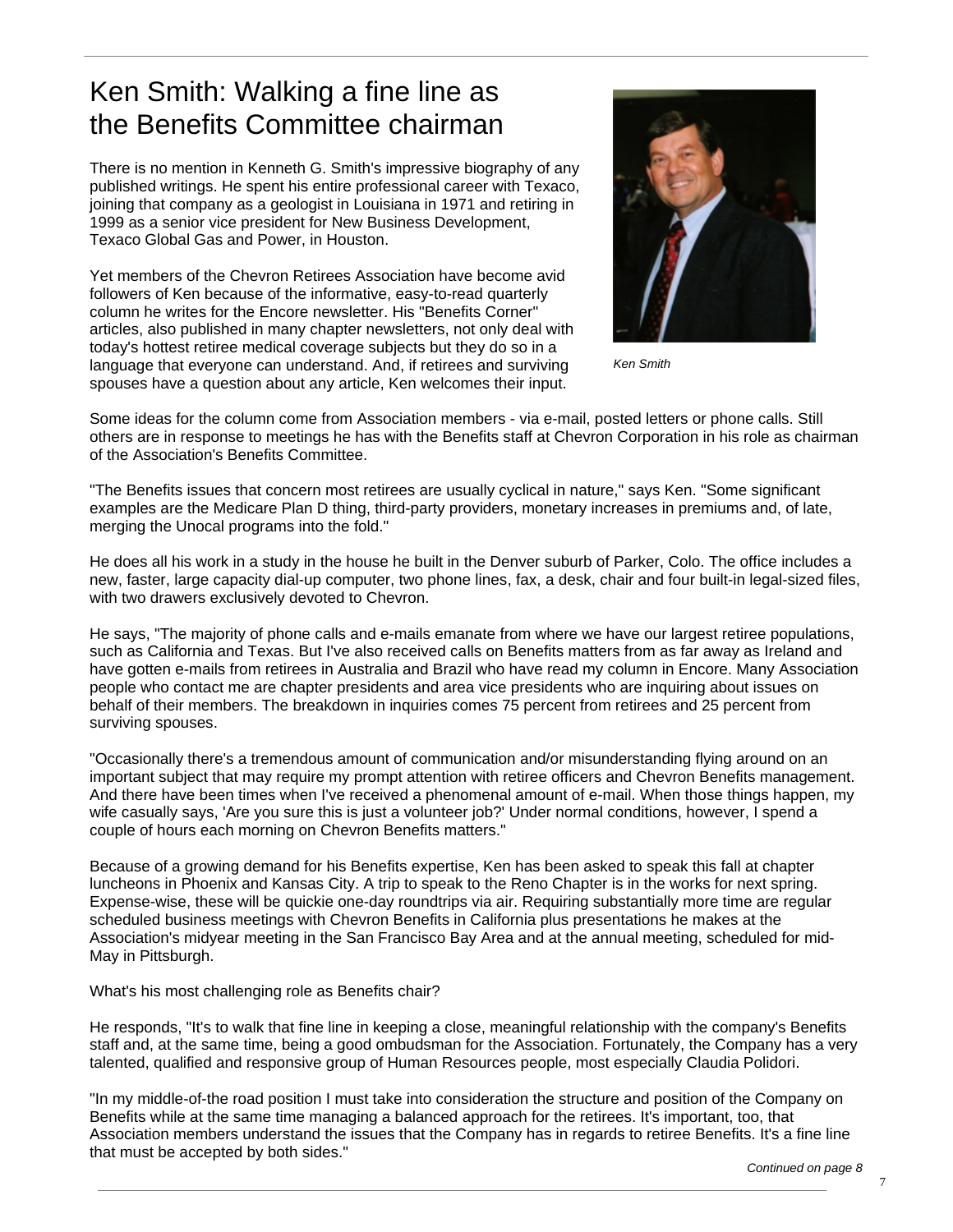#### **Ken Smith: Walking a fine line as the Benefits Committee chairman**

*continued from page 7*

Ken, a U.S. Navy Seabee in 1969-71 with deployments in Vietnam and Guam, had one goal when he retired from Texaco. That was to serve others, like the CRA members, on a strictly volunteer basis.

He says, "My wife and I enjoy giving back to the community through various civic organizations and church. A favorite activity is participating in mission trips to the Lakota Pine Ridge Indian Reservation in South Dakota, which I've done five straight years. I'm also up for election on the local water board." His past volunteerism includes the presidency of the CRA's former Texaco Mile High Retirees Chapter in Denver.

By the way, daughter, Tiffany, has followed her father into the petroleum business. She is a gas trader with Chevron Natural Gas in Houston.

# Unocal Club is first to join Association

Phil Stone, the Southern California area vice president, has taken the lead in encouraging Unocal retirees to join the Chevron Retirees Association. Thanks to his enterprising field work, the first such group to become an official member of the CRA is the Southern California Union Oil Alumni.

At that club's Christmas luncheon in the Los Angeles suburb of Commerce, Stone signed up 206 Unocal members. He also received a check for \$618 on the spot, representing the membership fee (\$3 per) for the entire group. The Southern California retirees are very active, with 10 meetings a year and an annual membership fee of \$15.

# Chevron

Chevron Retirees Association. For story ideas, contact: Walt Roessing, Managing Editor 4817 Palm Ave, #M, La Mesa, CA 91491 E-mail: wlroessing@cs.com (619) 697-9702

For questions regarding Encore www.chevronretirees.org, contact: Maree "MJ" Stone, Chair Communications Committee 30600 N. Pima Rd., No. 101, Scottsdale, AZ, 85262 E-mail: msto@att.net (480) 595-2872

The Chevron Retirees Association is not a subsidiary of Chevron Corporation but an independent organization of retired employees of Chevron or its predecessor companies.

Most of those Unocal members had worked for that company's Home Office in Los Angeles. Its president is Richard Keller, whose 35 years with Unocal included Exploration and Production assignments in Pakistan and Thailand.

Bill Hicks, the CRA's San Diego Chapter president, subsequently attended the Christmas luncheon of the San Diego Union Oil Alumni, whose members meet only once a year at the Escondido Country Club.



*Roland Clifford, left, checks out the Unocal story in a recent Encore with wife, Marilyn, and Bill Hicks, San Diego Chapter president. Roland, a 40-year Unocal employee, retired as building manager of that company's corporate headquarters in downtown Los Angeles. The Cliffords are new members of the CRA's San Diego Chapter.* 

Hicks successfully recruited 20 new members with the potential of adding 30 more to his chapter's roster. Five Unocal members attended the San Diego Chapter's mid-February luncheon meeting.

Unocal has 10 other active "stand-alone" clubs, with one each in Alaska, Hawaii, Illinois, Texas and Washington plus five more in California. Outside Southern California, other area vice presidents are actively involved in added recruiting efforts.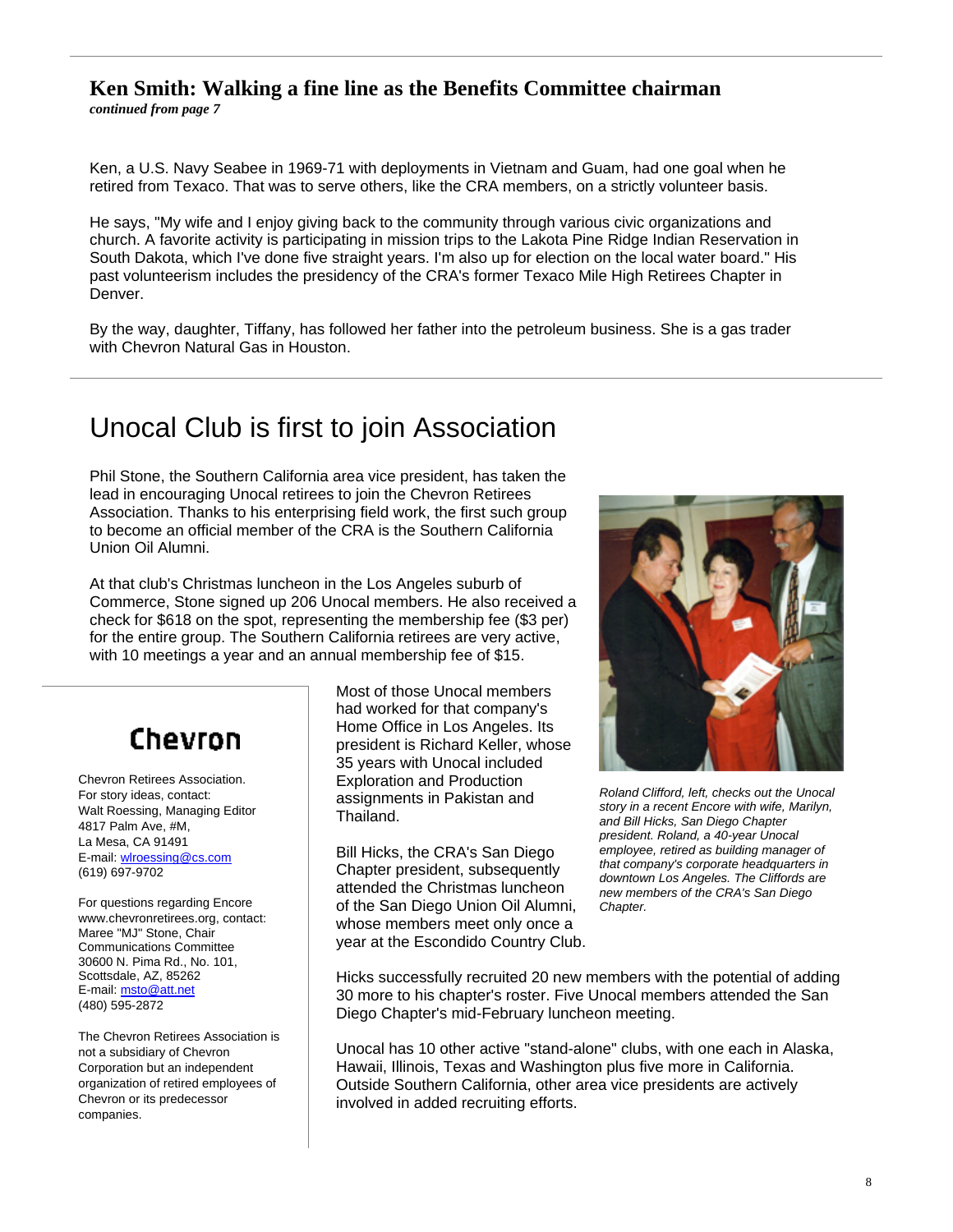#### Encore In Memoriam: **November 2005 – December 2005**

Culin, Allan C., 12/3/2005, Caltex, Ret. 2000 Hustead, Harry L., 12/11/2005, Caltex, Ret. 1976 Loveless, J. W., 9/8/2005, Caltex, Ret. 1984 Unser, Rose B., 9/22/2005, Caltex, Ret. 1976

Allen Sr., Arley W., 12/3/2005, Chevron, Ret. 1976 Anderson, Otho L., 12/1/2005, Chevron, Ret. 1986 Anderson, Forrest E., 10/30/2005, Chevron, Ret. 1981 Barker, Vernon E., 12/19/2005, Chevron, Ret. 1986 Benton Jr., Cecil H., 12/12/2005, Chevron, Ret. 1986 Berry, Keith D., 12/18/2005, Chevron, Ret. 1985 Bertola,J. C, 12/3/2005, Chevron, Ret. 1992 Bethel, Melvin L., 10/31/2005, Chevron, Ret. 1991 Bigham, J. H., 9/3/2005, Chevron, Ret. 1985 Bittick, Earl E., 11/12/2005, Chevron, Ret. 1990 Blanchard, Rodney J., 11/11/2005, Chevron, Ret. 1976 Bleak, Raymond C., 12/18/2005, Chevron, Ret. 1977 Bliss, J. P., 12/5/2005, Chevron, Ret. 1985 Bohannon, Ray B., 11/11/2005, Chevron, Ret. 1986 Borthwick, James N., 9/19/2005, Chevron, Ret. 1985 Bowers, Dale L., 12/8/2005, Chevron, Ret. 1983 Brown, R. R., 10/31/2005, Chevron, Ret. 1990 Burchell, Robert W., 11/16/2005, Chevron, Ret. 1976 Burke Jr., C. B., 11/5/2005, Chevron, Ret. 1982 Busing, Dietrich A., 11/9/2005, Chevron, Ret. 1990 Campbell, Richard W., 11/19/2005, Chevron, Ret. 1986 Cantel Jr., Louis, 11/10/2005, Chevron, Ret. 1973 Carson Jr., Carl L., 10/31/2005, Chevron, Ret. 1985 Catanese, Veronica C., 9/1/2005, Chevron, Ret. 1985 Celino, E. R., 12/5/2005, Chevron, Ret. 1980 Chaffin, Donald E., 10/24/2005, Chevron, Ret. 1992 Chase, Robert B., 12/19/2005, Chevron, Ret. 1981 Christensen, G. C., 9/24/2005, Chevron, Ret. 1986 Clippinger, Everett, 10/29/2005, Chevron, Ret. 1985 Cluck, D. J., 12/19/2005, Chevron, Ret. 1986 Couch, Wilbur W., 10/27/2005, Chevron, Ret. 1975 Cushman, Perry L., 11/13/2005, Chevron, Ret. 1992 Darlington, Robert H., 11/20/2005, Chevron, Ret. 1992 Davies, Roy H., 8/19/2005, Chevron, Ret. 1985 Davis, D. L., 12/9/2005, Chevron, Ret. 1986 Deadwiley, Erroll G., 12/15/2005, Chevron, Ret. 1995 Depuy, Willis R., 12/2/2005, Chevron, Ret. 1991 Drury, Robert K., 11/7/2005, Chevron, Ret. 1969 Elrod, J. G., 11/24/2005, Chevron, Ret. 1985 Ericson, Osmund S., 11/26/2005, Chevron, Ret. 1979 Escandor, B. E., 11/12/2005, Chevron, Ret. 1970 Eubanks, Melvin E., 12/29/2005, Chevron, Ret. 1980 Faria, Vernon L., 12/16/2005, Chevron, Ret. 1986 Fertig Sr., Edward L., 10/21/2005, Chevron, Ret. 1982 Fodera, Andrew A., 12/1/2005, Chevron, Ret. 2001 Galera, Manuel, 12/28/2005, Chevron, Ret. 1990 Garrett, B. D., 12/17/2005, Chevron, Ret. 1982 Germany, W. M., 12/12/2005, Chevron, Ret. 1986 Grant, Lloyd R., 11/9/2005, Chevron, Ret. 1977 Hall, Glyndon H., 11/2/2005, Chevron, Ret. 1982 Hauge, Palmer H., 10/27/2005, Chevron, Ret. 1969 Hill, William D., 11/7/2005, Chevron, Ret. 1992 Hoke, Robert S., 10/12/2005, Chevron, Ret. 1982 Holt Jr., Feazel, 10/31/2005, Chevron, Ret. 1994 Hosford, Robert L., 11/16/2005, Chevron, Ret. 1968 Hubbart, Dorothy P., 11/6/2005, Chevron, Ret. 1986 Jensen, Harlan M., 12/25/2005, Chevron, Ret. 1987 Jewett, Kenneth, 11/26/2005, Chevron, Ret. 1971 Kelly, Dennis W., 12/10/2005, Chevron, Ret. 1986 Kitto, C. W., 12/4/2005, Chevron, Ret. 1986 Lane, Lex R., 11/30/2005, Chevron, Ret. 1990 Mabus, T. D., 12/12/2005, Chevron, Ret. 1992 Marcone Jr., Lawrence V., 12/11/2005, Chevron, Ret. 2000

Marshall, Wilmer L., 11/25/2005, Chevron, Ret. 1974 Mathers, William S., 11/13/2005, Chevron, Ret. 1986 Mccaleb, William B., 12/6/2005, Chevron, Ret. 1979 McDonald, James H., 10/16/2005, Chevron, Ret. 1976 McIntosh, Arthur M., 10/22/2005, Chevron, Ret. 1978 Middleton, Houston B., 12/15/2005, Chevron, Ret. 1986

Moon, William W., 10/24/2005, Chevron, Ret. 1999

Morgan, Delmas L., 11/16/2005, Chevron, Ret. 1972 Mosley, Frances K., 10/24/2005, Chevron, Ret. 1992 Mowry, P., 11/20/2005, Chevron, Ret. 1981 Myers, Raymond D., 11/6/2005, Chevron, Ret. 1992 Norwood, Donald M., 12/17/2005, Chevron, Ret. 1987 Ostrander, Gary D., 11/23/2005, Chevron, Ret. 1992 Pfeiffer, C. A., 11/16/2005, Chevron, Ret. 1986 Pinson, James M., 11/14/2005, Chevron, Ret. 1988 Podsobinski, Zygmunt, 10/29/2005, Chevron, Ret. 1990 Ranatza, Marie R., 11/7/2005, Chevron, Ret. 1986 Richards, Edwin R., 4/27/2005, Chevron, Ret. 1961 Roach, B., 11/6/2005, Chevron, Ret. 1985 Robertson, C. B., 11/9/2005, Chevron, Ret. 1972 Ross, Jack F., 10/19/2005, Chevron, Ret. 1986 Ryason, Porter R., 11/19/2005, Chevron, Ret. 1997 Salka, Arnold I., 11/22/2005, Chevron, Ret. 1986 Savage, Marcus W., 12/3/2005, Chevron, Ret. 1977 Scott Jr., Otis M., 6/20/2004, Chevron, Ret. 1985 Seibert, Edith, 12/26/2005, Chevron, Ret. 1992 Senick, Nicholas K., 11/6/2005, Chevron, Ret. 1975 Slater, Gordon B., 11/28/2005, Chevron, Ret. 1971 Smith, Leonard C., 11/4/2005, Chevron, Ret. 1972 Smithson, Henry N., 12/22/2005, Chevron, Ret. 1987 Staggs, Lea F., 12/26/2005, Chevron, Ret. 1976 Steele, Jerry R., 12/8/2005, Chevron, Ret. 1990 Stephenson, I. L., 12/28/2005, Chevron, Ret. 1986 Strider, Donald E., 11/8/2005, Chevron, Ret. 1985 Sutton, William H., 12/13/2005, Chevron, Ret. 1975 Sutton, Alvin D., 11/14/2005, Chevron, Ret. 1983 Thomas, R. M., 6/23/2005, Chevron, Ret. 1989 Valencia, F. C., 10/28/2005, Chevron, Ret. 1978 Walker, Edwin R., 11/6/2005, Chevron, Ret. 1986 Williams, George K., 11/18/2005, Chevron, Ret. 1989 Williams, L. T., 12/3/2005, Chevron, Ret. 1984 Yiu, Ching, 11/10/2005, Chevron, Ret. 1996

Cagle, Cordell F., 12/2/2005, Getty, Ret. 1974 Calabrese, Helen A., 12/10/2005, Getty, Ret. 1982 Carine, Lillian R., 9/7/2005, Getty, Ret. 1973 Chapman, Lawrence W., 11/30/2005, Getty, Ret. 2005 Crawford Jr., Henry O., 10/23/2005, Getty, Ret. 1991 Ditamore, James M., 11/30/2005, Getty, Ret. 1983 Follis, Evan C., 9/28/2005, Getty, Ret. 1973 Gage, Elwyn L., 12/10/2005, Getty, Ret. 1975 Gomez, Benigno C., 12/4/2005, Getty, Ret. 1993 Hansen, Harold T., 10/21/2005, Getty, Ret. 1976 Haslam, James Y., 12/25/2005, Getty, Ret. 1977 Hildreth Jr., John W., 10/17/2005, Getty, Ret. 1966 Hopkins, Robert W., 11/11/2005, Getty, Ret. 1981 Jones, James C., 12/8/2005, Getty, Ret. 1995 Kelleher, Leonard L, 11/18/2005, Getty, Ret. 1984 Martin, Regina M., 10/7/2005, Getty, Ret. 1977 Mendenhall, Alfred M., 11/24/2005, Getty, Ret. 1981 Obrien, Eileen D., 12/25/2005, Getty, Ret. 1978 Peck, Calvin W., 12/25/2005, Getty, Ret. 1982 Phillips Jr., William R., 11/19/2005, Getty, Ret. 1985 Pickelsimer, Marcus B., 11/8/2005, Getty, Ret. 1983 Reeves, Martin L., 10/27/2005, Getty, Ret. 1977 Shanafelt, Lillian M., 12/7/2005, Getty, Ret. 1978 Talley, Claude E., 12/14/2005, Getty, Ret. 1975 Watkins, Howard G., 11/12/2005, Getty, Ret. 1985 West, Howard T., 11/6/2005, Getty, Ret. 1986

Arnold, Marion F., 12/7/2005, Gulf, Ret. 1978 Ash, Donald P., 12/9/2005, Gulf, Ret. 1981 Belt, George R., 12/18/2005, Gulf, Ret. 1981 Bivins, Oscar F., 10/16/2005, Gulf, Ret. 1979 Bodin, Claude, 11/22/2005, Gulf, Ret. 1975 Bottoms, Joe J., 12/18/2005, Gulf, Ret. 1983 Burke, Warren J., 12/27/2005, Gulf, Ret. 1980 Burkett, Henry R., 11/22/2005, Gulf, Ret. 1982 Cannon, Ilbert F., 12/19/2005, Gulf, Ret. 1986 Carter, Keith O., 11/23/2005, Gulf, Ret. 1977 Churchwell, Cletis A., 11/21/2005, Gulf, Ret. 1974 Conner, Earl J., 12/15/2005, Gulf, Ret. 1986 Cox, F. S., 12/6/2005, Gulf, Ret. 1979 Dawson, Burton, 10/4/2005, Gulf, Ret. 1981

Delbrook, George S., 12/3/2005, Gulf, Ret. 1973 Fulp, Marjorie R., 12/8/2005, Gulf, Ret. 1978 Gallagher, Vincent F., 10/21/2005, Gulf, Ret. 1985 Gherman, Thomas A., 12/28/2005, Gulf, Ret. 1982 Gilbert, Rousha L., 10/15/2005, Gulf, Ret. 1972 Gurzenda, Chester H., 11/4/2005, Gulf, Ret. 1978 Hand, Harland D., 12/18/2005, Gulf, Ret. 1985 Hansen, Herbert E., 10/28/2005, Gulf, Ret. 1983 Hart, James, 12/22/2005, Gulf, Ret. 1983 Hull, Coy W., 12/10/2005, Gulf, Ret. 1976 Hunzie, Harry S., 11/21/2005, Gulf, Ret. 1985 Johnson, John E., 11/25/2005, Gulf, Ret. 1983 Jones, James G., 11/5/2005, Gulf, Ret. 1983 Kastelic, Vincent, 11/23/2005, Gulf, Ret. 1980 Kendall, Charles R., 7/23/2002, Gulf, Ret. 1978 King Jr., Harold S., 11/28/2005, Gulf, Ret. 1979 Kissner, Rudolph J., 11/28/2005, Gulf, Ret. 1985 Klorer, Clarence J., 12/14/2005, Gulf, Ret. 1983 Lackey, Valton E., 12/13/2005, Gulf, Ret. 1970 Lalonde, Peter E., 12/1/2005, Gulf, Ret. 1975 Lawson, Dale N., 7/11/2005, Gulf, Ret. 1989 Lee, Shelby, 12/5/2005, Gulf, Ret. 1985 Lilly, Albert W., 12/22/2005, Gulf, Ret. 1986 Lively, Jake S., 11/6/2005, Gulf, Ret. 1978 Long, Ruth M., 12/6/2005, Gulf, Ret. 1978 Lucas, Thomas M., 12/3/2005, Gulf, Ret. 1983 McElyea, A. B., 11/5/2005, Gulf, Ret. 1967 Miller Jr., John P., 12/6/2005, Gulf, Ret. 1994 Minnich, Kenneth M., 11/26/2005, Gulf, Ret. 1976 Murphy Jr., Coleman, 11/27/2005, Gulf, Ret. 1965 O Rourke, Mary M., 12/16/2005, Gulf, Ret. 1982 Owens, Margaret M., 11/17/2005, Gulf, Ret. 1983 Peninger, James A., 7/14/2005, Gulf, Ret. 1974 Perrussel, Russell E., 11/20/2005, Gulf, Ret. 1983 Pinkstone, Robert J., 12/12/2005, Gulf, Ret. 1993 Pittman, Nellie M., 12/3/2005, Gulf, Ret. 1981 Platou Jr., Leiv S., 11/6/2005, Gulf, Ret. 1986 Rickards, Russell C., 11/29/2005, Gulf, Ret. 1977 Roche, Helen S., 12/25/2005, Gulf, Ret. 1983 Self, Raymond W., 10/22/2005, Gulf, Ret. 1983 Smith Jr., Delton C., 12/5/2005, Gulf, Ret. 1982 Snowden, Donald L., 11/4/2005, Gulf, Ret. 1981 Starin, Charles A., 12/15/2005, Gulf, Ret. 1969 Stelly, Tom E., 11/23/2005, Gulf, Ret. 1993 Taylor, J. L., 11/14/2005, Gulf, Ret. 1983 Thames, Lawrence C., 11/23/2005, Gulf, Ret. 1978 Thomas, Hugh E., 10/20/2005, Gulf, Ret. 1983 Thompson, Thomas E., 9/30/2005, Gulf, Ret. 1985 Vincent, John F., 11/21/2005, Gulf, Ret. 1981 Wanushek, Michael, 11/5/2005, Gulf, Ret. 1981 Watkins Jr., Edward, 11/3/2005, Gulf, Ret. 1983 Wheeler, Gene H., 12/14/2005, Gulf, Ret. 1982 Wilkinson, Richey G., 12/12/2005, Gulf, Ret. 1972 Wisner Jr., Francis E., 11/11/2005, Gulf, Ret. 1989 Wood, Barbara J., 10/23/2005, Gulf, Ret. 1985

9 Albertson, Kenneth R., 11/23/2005, Texaco, Ret. 1980 Allen, Aubrey, 12/4/2005, Texaco, Ret. 1994 Allen, J. Ames R., 12/7/2005, Texaco, Ret. 1986 Arnold, John W., 11/19/2005, Texaco, Ret. 1978 Baca, John J., 10/20/2005, Texaco, Ret. 1981 Bailey, Wallace M., 12/9/2005, Texaco, Ret. 1986 Baines, Kenneth G., 12/18/2005, Texaco, Ret. 1979 Bender, George J., 11/12/2005, Texaco, Ret. 1975 Blish, David, 11/4/2005, Texaco, Ret. 1970 Bolton, William F., 12/27/2005, Texaco, Ret. 1981 Bourgeois, James C., 12/10/2005, Texaco, Ret. 1983 Brazeal, Gust E., 12/25/2005, Texaco, Ret. 1982 Breaux, Annie R., 12/10/2005, Texaco, Ret. 1977 Broussard, Albert A., 11/30/2005, Texaco, Ret. 1977 Bryan, Robert S., 11/10/2005, Texaco, Ret. 1979 Burke Jr., Richard, 11/5/2005, Texaco, Ret. 1976 Burzlaff, Rudolph, 11/2/2005, Texaco, Ret. 1975 Cankar, Frank L., 11/24/2005, Texaco, Ret. 1981 Carey, James J., 12/4/2005, Texaco, Ret. 1990 Case, T. Homas B., 12/22/2005, Texaco, Ret. 1994 Cavit, Dale W., 12/1/2005, Texaco, Ret. 1981 Champagne, Gladys C., 11/8/2005, Texaco, Ret. 1983 Cheramie, Larry J., 12/2/2005, Texaco, Ret. 1999 Cooper, Dale, 11/26/2005, Texaco, Ret. 1980 Crochet, Harold J., 10/20/2005, Texaco, Ret. 1983